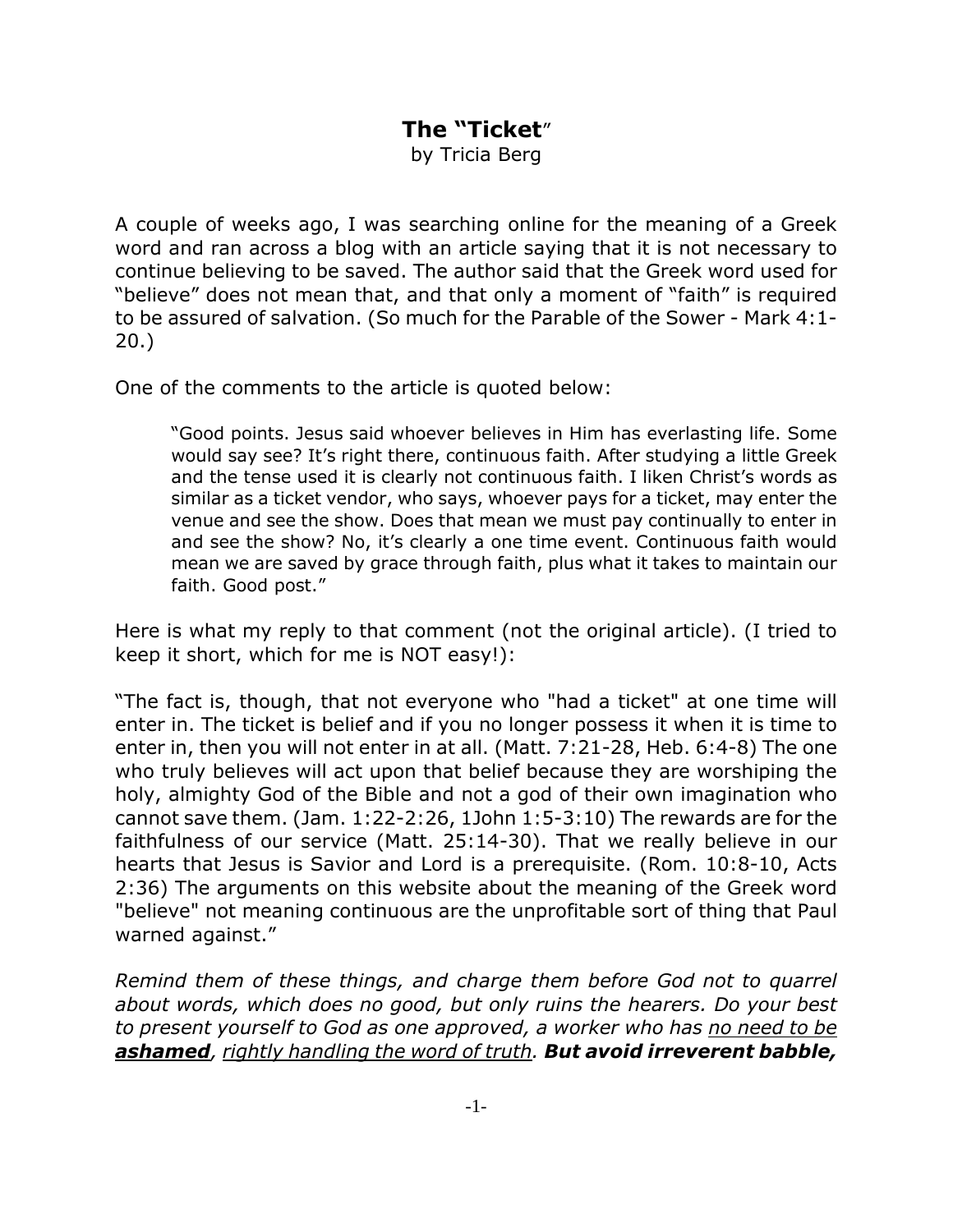*for it will lead people into more and more ungodliness, and their talk will spread like gangrene. Among them are Hymenaeus and Philetus, who have swerved from the truth, saying that the resurrection has already happened. They are upsetting the faith of some. But God's firm foundation stands, bearing this seal: "The Lord knows those who are his," and, "Let everyone who names the name of the Lord depart from iniquity." Now in a great house there are not only vessels of gold and silver but also of wood and clay, some for honorable use, some for dishonorable. Therefore, if anyone cleanses himself from what is dishonorable, he will be a vessel for honorable use, set apart as holy, useful to the master of the house, ready for every good work. So flee youthful passions and pursue righteousness, faith, love, and peace, along with those who call on the Lord from a pure heart. Have nothing to do with foolish, ignorant controversies; you know that they breed quarrels. And the Lord's servant must not be quarrelsome but kind to everyone, able to teach, patiently enduring evil, correcting his opponents with gentleness. God may perhaps grant them repentance leading to a knowledge of the truth, and they may come to their senses and escape from the snare of the devil, after being captured by him to do his will. 2 Timothy 2:14-26*

\*I didn't include this next thought in my brief reply above, but please note: Jesus is the Master of God's House as His Son. Also see Heb. 3:5- 6, John 8:34-36. "Set apart as holy" means sanctified—also see Heb. 12:14. Jesus' washing of the disciples' feet in John 13:1-17 is a picture of washing the "dirt" of this world from the person whose whole body has already been washed clean by the water of the Word (their sins washed away by His blood - Rev. 7:14; they believed the Gospel - Eph. 5:25-27) He said that we have no part in Him unless He washes even our feet (representing our contact with the sinful world after coming to faith in Him). (Also see 1John 1:7-9, Acts 20:32, Luke 11:36.) He instructed us to do the same for one another. (Jam. 5:19-20, Gal. 6:1, Matt. 5:19, Heb. 12:3-4, 2Pet. 1:9-15)

I realize that in those times, it was a very loving and practical act to literally wash dirt off one another's feet after having traveled around on foot in sandals. (1Tim. 5:10) However, we know there is more to the teaching, since "the flesh profits nothing, only the Spirit saves" when it comes to salvation. (John 6:63) This goes along with the teaching just a short time later the same night in John 15:1-3. The unfruitful branches are cut OFF of Jesus by His Father, the Vinedresser. He prunes the GOOD branches so that they can bear good, abundant fruit for His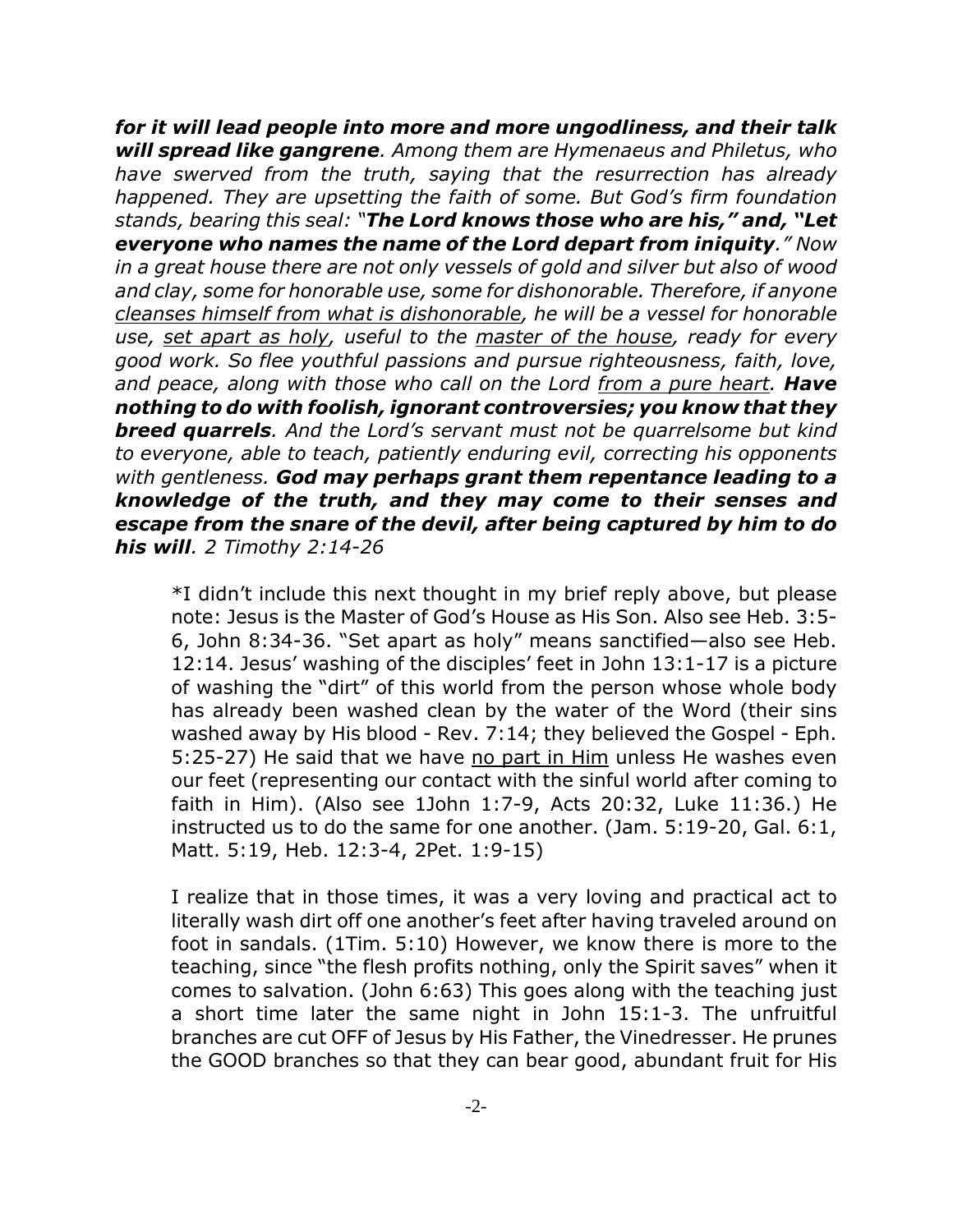glory. (John 15:8) We are not useful vessels unless we are clean. (2Tim. 2:20-21, Jam. 1:27) Our part is to willingly submit out of love, rather than loving our old sinful self and the world so much that we insist upon rolling in the mud after we are clothed in white. (2Pet. 2:20- 22)

*Finally, then, brothers, we ask and urge you in the Lord Jesus, that as you received from us how you ought to walk and to please God, just as you are doing, that you do so more and more. For you know what instructions we gave you through the Lord Jesus. For this is the will of God, your sanctification: that you abstain from sexual immorality; that each one of you know how to control his own body in holiness and honor, not in the passion of lust like the Gentiles who do not know God; that no one transgress and wrong his brother in this matter, because the Lord is an avenger in all these things, as we told you beforehand and solemnly warned you. For God has not called us for impurity, but in holiness. Therefore whoever disregards this, disregards not man but God, who gives his Holy Spirit to you. 1 Thessalonians 4:1-8*

*Therefore, brothers, since we have confidence to enter the holy places by the blood of Jesus, by the new and living way that he opened for us through the curtain, that is, through his flesh, and since we have a great priest over the house of God, let us draw near with a true heart in full assurance of faith, with our hearts sprinkled clean from an evil conscience and our bodies washed with pure water. Let us hold fast the confession of our hope without wavering, for he who promised is faithful. And let us consider how to stir up one another to love and good works, not neglecting to meet together, as is the habit of some, but encouraging one another, and all the more as you see the Day drawing near. For if we go on sinning deliberately after receiving the knowledge of the truth, there no longer remains a sacrifice for sins, but a fearful expectation of judgment, and a fury of fire that will consume the adversaries. Anyone who has set aside the law of Moses dies without mercy on the evidence of two or three witnesses. How much worse punishment, do you think, will be deserved by the one who has trampled underfoot the Son of God, and has profaned the blood of the covenant by which he was sanctified, and has outraged the Spirit of grace? For we know him who said, "Vengeance is mine; I will repay." And again, "The Lord will judge his people." It is a fearful thing to fall into the hands of the living God. But recall the former days when, after you were enlightened, you endured a hard struggle with sufferings, sometimes being publicly exposed to reproach and affliction, and sometimes being partners with those so*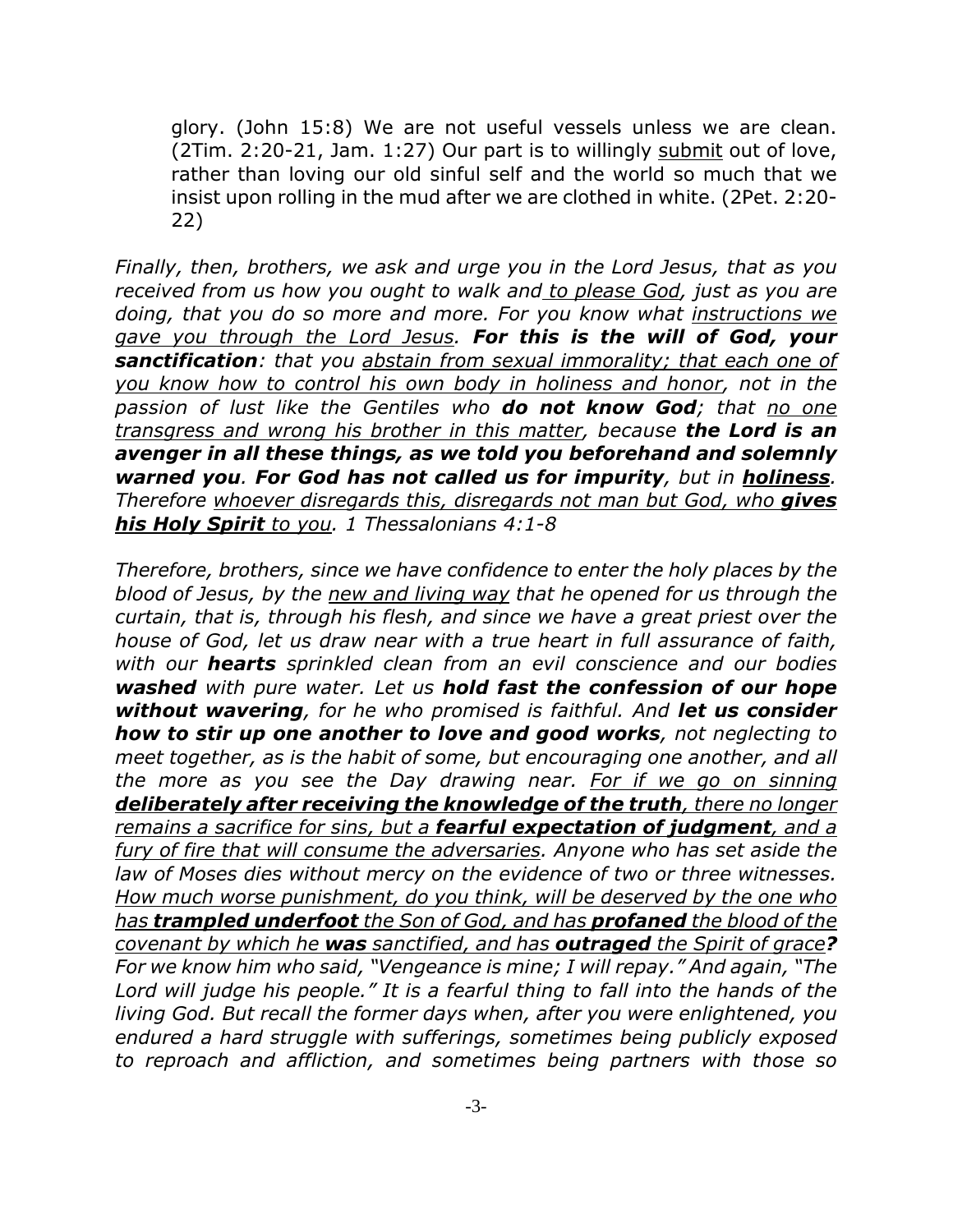*treated. For you had compassion on those in prison, and you joyfully accepted the plundering of your property, since you knew that you yourselves had a better possession and an abiding one. Therefore do not throw away your confidence, which has a great reward. For you have need of endurance, so that when you have done the will of God you may receive what is promised. For, "Yet a little while, and the coming one will come and will not delay; but my righteous one shall live by faith, and if he shrinks back, my soul has no pleasure in him." But we are not of those who shrink back and are destroyed, but of those who have faith and preserve their souls. Hebrews 10:19-39*

I was not actually even sure if my reply to the comment had posted, since it didn't show up right away. However, it bothered me that I had not taken the time to refute the idea of our "buying a ticket" of salvation, and so I went back several days later to see if I could add to my original words. At that time I saw his reply:

"I am saddened by your comment. I mean that sincerely. To be burdened with God beginning salvation but you are required to finished it must be such a hard life. You quote Matthew 7. Perhaps it would be awesome to read it in context. Those who Jesus mentions, make the claim that they did great and mighty works in His name. Jesus never acknowledges their alleged works. Here is the major key in understanding this passage. Jesus declared this about those He is referencing "I never knew you". That is powerful. Note what He didn't say. He didn't say I ONCE knew you but because you sinned too much I know longer do. Or I ONCE knew you but now I don't because you quit believing. He declared He NEVER knew them. Even ministers who deny the eternal security of the believer readily admit this passage in Matthew is speaking of unbelievers."

\*This is another interjection that was not in my original reply: I realized in hindsight that I didn't address his statement that the people who are shut out of the kingdom are unbelievers. What is important is that those denied entry THINK they possess their "ticket" into the kingdom of God, but Jesus tells them they do NOT—just like the foolish virgins with no oil in their lamps. It's required to believe in our hearts to be saved, and to bear fruit in order to abide IN Jesus to enter the kingdom. (John 3:3- 8, John 15:1-10)

Jesus is the DOOR and His sheep FOLLOW Him. Those who do not hear His voice are NOT His sheep—and it's not enough to merely be a "hearer," but to "listen" means to "obey"-just ask any child. (John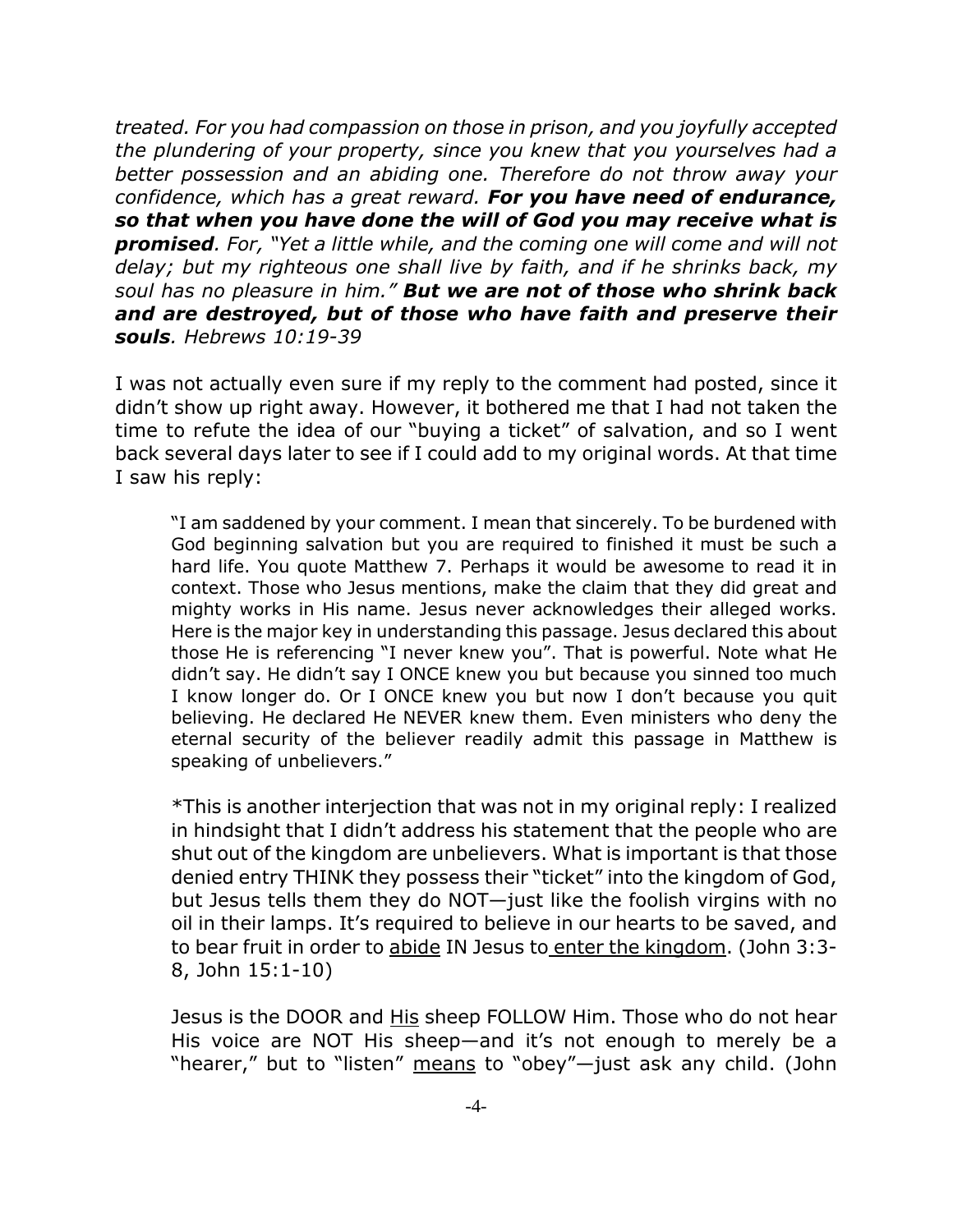10:7-16) It is not what we have done in the past, but what we continue to make a practice of after claiming to have become a child of God, and even then there is forgiveness and cleansing available for those who repent. (1John 1:6-10, 1Cor. 6:9-11, Eph. 4:17-24, also see my other articles.)

*He went on his way through towns and villages, teaching and journeying toward Jerusalem. And someone said to him, "Lord, will those who are saved be few?" And he said to them, "Strive to enter through the narrow door. For many, I tell you, will seek to enter and will not be able. When once the master of the house has risen and shut the door, and you begin to stand outside and to knock at the door, saying, 'Lord, open to us,' then he will answer you, 'I do not know where you come from.' Then you will begin to say, 'We ate and drank in your presence, and you taught in our streets.' But he will say, 'I tell you, I do not know where you come from. Depart from me, all you workers of evil!' In that place there will be weeping and gnashing of teeth, when you see Abraham and Isaac and Jacob and all the prophets in the kingdom of God but you yourselves cast out. And people will come from east and west, and from north and south, and recline at table in the kingdom of God. And behold, some are last who will be first, and some are first who will be last." Luke 13:22-30*

Here is my (second and final) reply to him:

That is ironic that you are saddened by my comments, since I am truly beyond sad for you, from my heart. I didn't realize you had replied, but came back actually because it occurred to me that I had not addressed some other things you had said. I'll start with those.

Your premise that a person "buys a ticket" is immediately starting out badly. JESUS alone paid the price and no one can purchase their "ticket" or repay Him. Also, you do not understand the grace to which you refer. Grace is not only a one-time gift of forgiveness of sins. Grace is also POWER from within to live a godly life to please God.

*For the grace of God has appeared, bringing salvation for all people, training us to renounce ungodliness and worldly passions, and to live self-controlled, upright, and godly lives in the present age, waiting for our blessed hope, the appearing of the glory of our great God and Savior Jesus Christ, who gave himself for us to redeem us from all lawlessness and to purify for himself a people for his own possession who are zealous for good*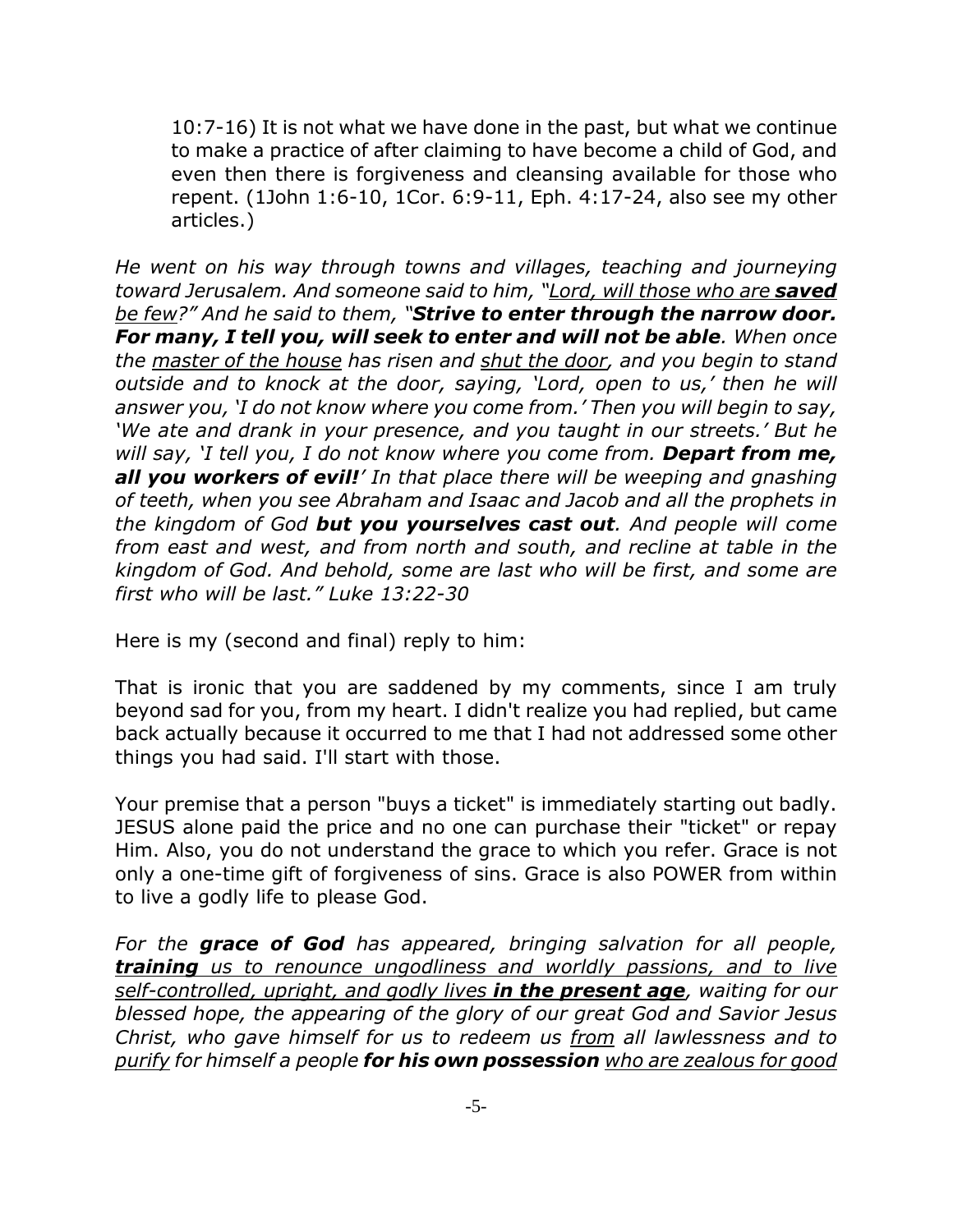*works. Declare these things; exhort and rebuke with all authority. Let no one disregard you. Titus 2:11-15* 

*For the love of Christ controls us, because we have concluded this: that one has died for all, therefore all have died; and he died for all, that those who live might no longer live for themselves but for him who for their sake died and was raised. 2 Corinthians 5:14-15*

It is you who is not paying attention to the context of Matthew 7. Preceding v. 21, Jesus talks about the narrow gate and the hard way that leads to it, then warns about false prophets with bad fruit. Following v. 23, Jesus expounds upon v. 21 ("the one who does the will of my Father who is in heaven") with a parable about building on the rock or sand. He says again, that it is not enough to hear His words, but one must DO them. Also see Luke 6:43-49, where it is made clear that the bad fruit comes from any bad tree, not only from those who are specifically false prophets (but also "wolves in sheep's clothing"). James reiterated what Jesus said (and I referenced in my first comment above):

*But be doers of the word, and not hearers only, deceiving yourselves. For if anyone is a hearer of the word and not a doer, he is like a man who looks intently at his natural face in a mirror. For he looks at himself and goes away and at once forgets what he was like. But the one who looks into the perfect law, the law of liberty, and perseveres, being no hearer who forgets but a doer who acts, he will be blessed in his doing. James 1:22-25*

*Blessed is the man who remains steadfast under trial, for when he has stood the test he will receive the crown of life, which God has promised to those who love him. James 1:12* (Also see 1Cor. 2:9, Rev. 2:10)

Another of Jesus' teachings about being wise or foolish is in the parable of the virgins. (Matt. 25:1-13) The foolish did NOT enter the kingdom of God. In the parable of the talents in Matt. 25:14-30, there is a picture of Jesus rewarding His servants for their faithful service during His absence (using the gifts of the Spirit He gave them before He left - 1Cor. 12:4-11, Rom. 12:6-8). In v. 30, the wicked and worthless servant who hid his talent is thrown outside of the kingdom into darkness. Do you actually think that those who no longer even believe will fare better than those who did believe, but were ineffective and unfruitful—hiding their light under a basket? (Also Mark 12:35-40, Matt. 5:13-16)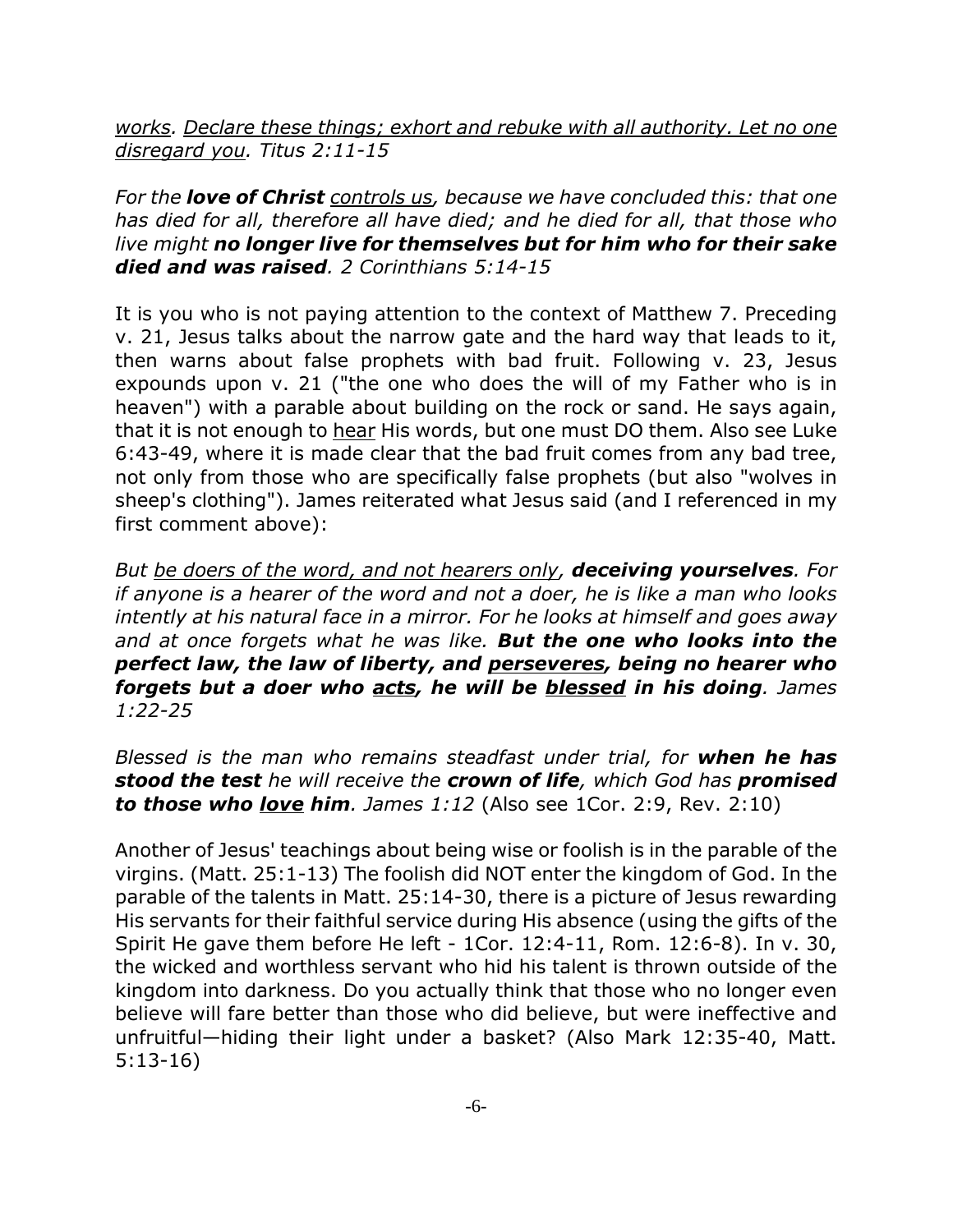*For if these qualities are yours and are increasing, they keep you from being ineffective or unfruitful in the knowledge of our Lord Jesus Christ. For whoever lacks these qualities is so nearsighted that he is blind, having forgotten that he was cleansed from his former sins. Therefore, brothers, be all the more diligent to confirm your calling and election, for if you practice these qualities you will never fall. For in this way there will be richly provided for you an entrance into the eternal kingdom of our Lord and Savior Jesus Christ. 2 Peter 1:8-11*

*For it is time for judgment to begin at the household of God; and if it begins with us, what will be the outcome for those who do not obey the gospel of God? And "If the righteous is scarcely saved, what will become of the ungodly and the sinner?" Therefore let those who suffer according to God's will entrust their souls to a faithful Creator while doing good. 1 Peter 4:17-19*

\*One last insertion that was not in my original comment: The wicked servant's statements that "he knew his master reaped where he didn't sow" showed his utter ignorance of his master. (Matt. 24:24-25) The good seed in the Parable of the Weeds is sown by God and the resulting crop is harvested. The weeds planted by the enemy are BURNED. (Matt. 13:22-30, Matt. 36:43, also see Matt. 3:12, Matt. 13:47-50.) Those of us who KNOW God, know that He is GOOD. (Isa. 29:13-16, Psa. 37, 100)

As for my life being hard because I seek to obey Jesus, it is quite the opposite. Because of His Spirit in me and my great love for Him, I WANT to do His will. His will and desires are the SAME as mine. There is nothing the world could offer that could compare to the joy of knowing Christ and belonging to Him. (Phil. 3:8-9) I seek to please and obey Him as my beloved Lord and Savior out of gratitude and respect, knowing what it cost Him to free me from the penalty for my sins. Our salvation is the most valuable treasure any of us has ever had the privilege to possess, and we would be wise to behave accordingly. Anyone who does not throw out his FREE "ticket" is being wise instead of foolish. (Phil. 3:14-21, Eph. 5:15-17)

*Therefore, my beloved, as you have always obeyed, so now, not only as in my presence but much more in my absence, work out your own salvation with fear and trembling, for it is God who works in you, both to will and to work for his good pleasure. Philippians 2:12-13*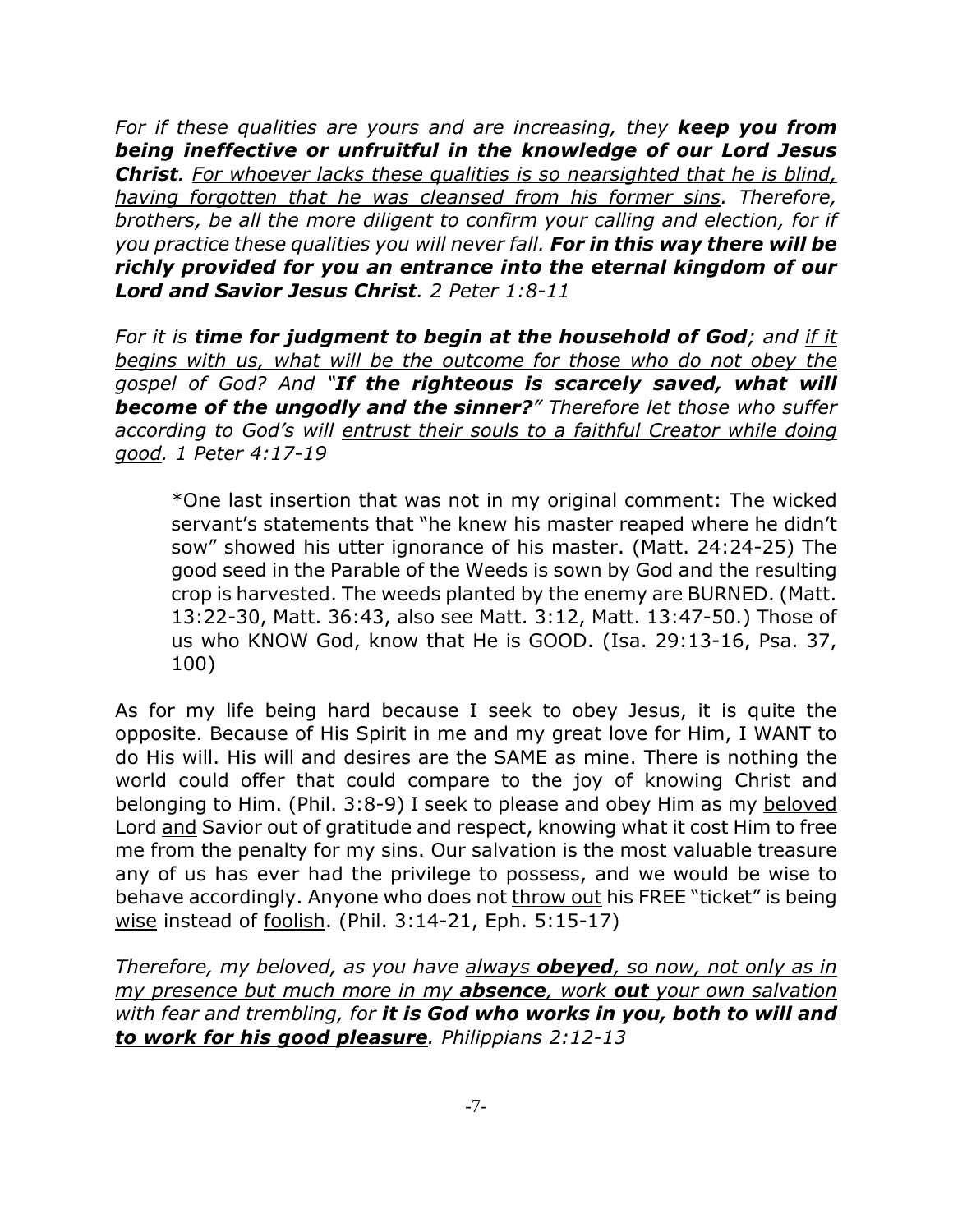*For this is the love of God, that we keep his commandments. And his commandments are not burdensome. 1 John 5:3*

*Jesus answered him, "If anyone loves me, he will keep my word, and my Father will love him, and we will come to him and make our home with him. Whoever does not love me does not keep my words. And the word that you hear is not mine but the Father's who sent me. John 14:23-24*

We were warned about the deception in the last days. Each one must humble themselves before God in order to receive the grace (power from the Holy Spirit) to persevere and inherit the promises. (Jam. 4:4-10, Jam. 1:12-18, 1Pet. 5:5-11, Heb. 6:11-12) It's not about "earning" anything, it's about having the sense to revere and respect almighty God. A person who does not is foolish and can't see where they're going. (Psa. 119:105, Psa. 111:10)

*Indeed, all who desire to live a godly life in Christ Jesus will be persecuted, while evil people and impostors will go on from bad to worse, deceiving and being deceived. But as for you, continue in what you have learned and have firmly believed, knowing from whom you learned it and how from childhood you have been acquainted with the sacred writings, which are able to make you wise for salvation through faith in Christ Jesus. All Scripture is breathed out by God and profitable for teaching, for reproof, for correction, and for training in righteousness, that the man of God may be complete, equipped for every good work. 2 Timothy 3:12-17*

I am telling you this for the sake of your soul. You need to examine yourself to see if you're in the faith. (2Cor. 13:5) Jesus is returning for those who are His, and whoever does not have His Spirit does not belong to Him. (1Cor. 15:23) Wake up now and trim the wick on your lamp and be sure you have oil. (Matt. 25:7-8) A time is coming when it will be too late. The Spirit is our guaranty of redemption, and He bears good fruit. (Eph. 4:30, Gal. 5:16-24)

*For the mind that is set on the flesh is hostile to God, for it does not submit to God's law; indeed, it cannot. Those who are in the flesh cannot please God. You, however, are not in the flesh but in the Spirit, if in fact the Spirit of God dwells in you. Anyone who does not have the Spirit of Christ does not belong to him. But if Christ is in you, although the body is dead because of sin, the Spirit is life because of righteousness. If the Spirit of him who raised Jesus from the dead dwells in you, he who raised Christ Jesus from the dead will also give life to your mortal bodies through his Spirit who dwells in you. So then, brothers,*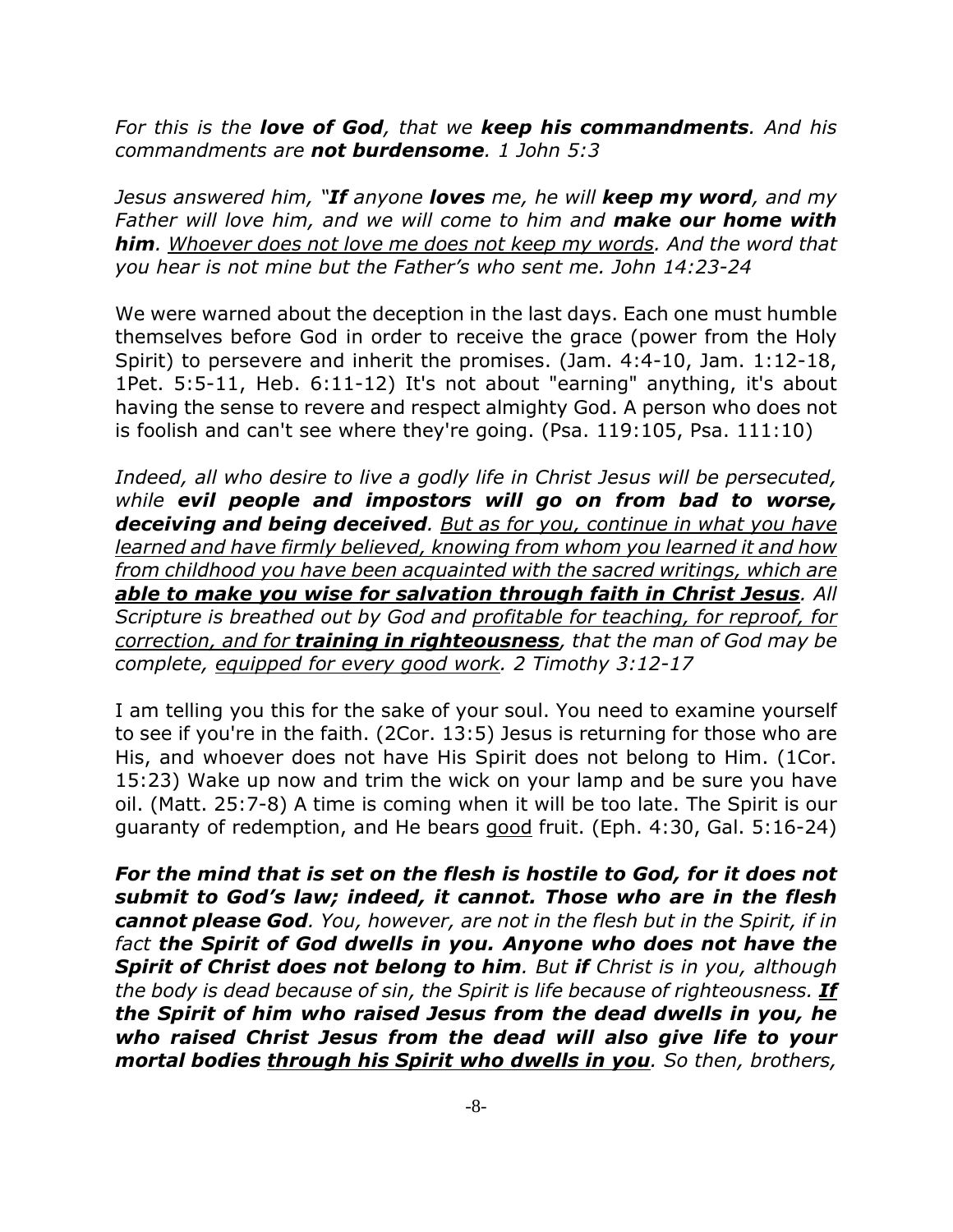*we are debtors, not to the flesh, to live according to the flesh. For if you live according to the flesh you will die, but if by the Spirit you put to death the deeds of the body, you will live. For all who are led by the Spirit of God are sons of God. For you did not receive the spirit of slavery to fall back into fear, but you have received the Spirit of adoption as sons, by whom we cry, "Abba! Father!" The Spirit himself bears witness with our spirit that we are children of God, and if children, then heirs—heirs of God and fellow heirs with Christ, provided we suffer with him in order that we may also be glorified with him. For I consider that the sufferings of this present time are not worth comparing with the glory that is to be revealed to us. For the creation waits with eager longing for the revealing of the sons of God. For the creation was subjected to futility, not willingly, but because of him who subjected it, in hope that the creation itself will be set free from its bondage to corruption and obtain the freedom of the glory of the children of God. For we know that the whole creation has been groaning together in the pains of childbirth until now. And not only the creation, but we ourselves, who have the firstfruits of the Spirit, groan inwardly as we wait eagerly for adoption as sons, the redemption of our bodies. Romans 8:7-23* 

## *And those who belong to Christ Jesus have crucified the flesh with its passions and desires. Galatians 5:24*

I am not going to argue with you. If you don't have "ears to hear" (which is to listen and obey the voice of God through the Scriptures), then there is nothing I can do to persuade you. Choose for yourself whether to be wise or foolish, whether to serve yourself or God.

## *They went out from us, but they were not of us; for if they had been of us, they would have continued with us. But they went out, that it might become plain that they all are not of us. 1 John 2:19*

That's the end of that discussion. For my readers, I would like to ask you to pray for the deceived in these days of increasing darkness. If so many of those who profess to be children of God have no discernment during these times when we have freedom to read our Bibles and to worship and serve the one, true God freely in this country, then how will they fare when the persecution really begins, accompanied by false signs and wonders? (Jer. 12:5-6, Dan. 11:32-36)

*Let no one deceive you in any way. For that day will not come, unless the rebellion comes first, and the man of lawlessness is revealed, the son of*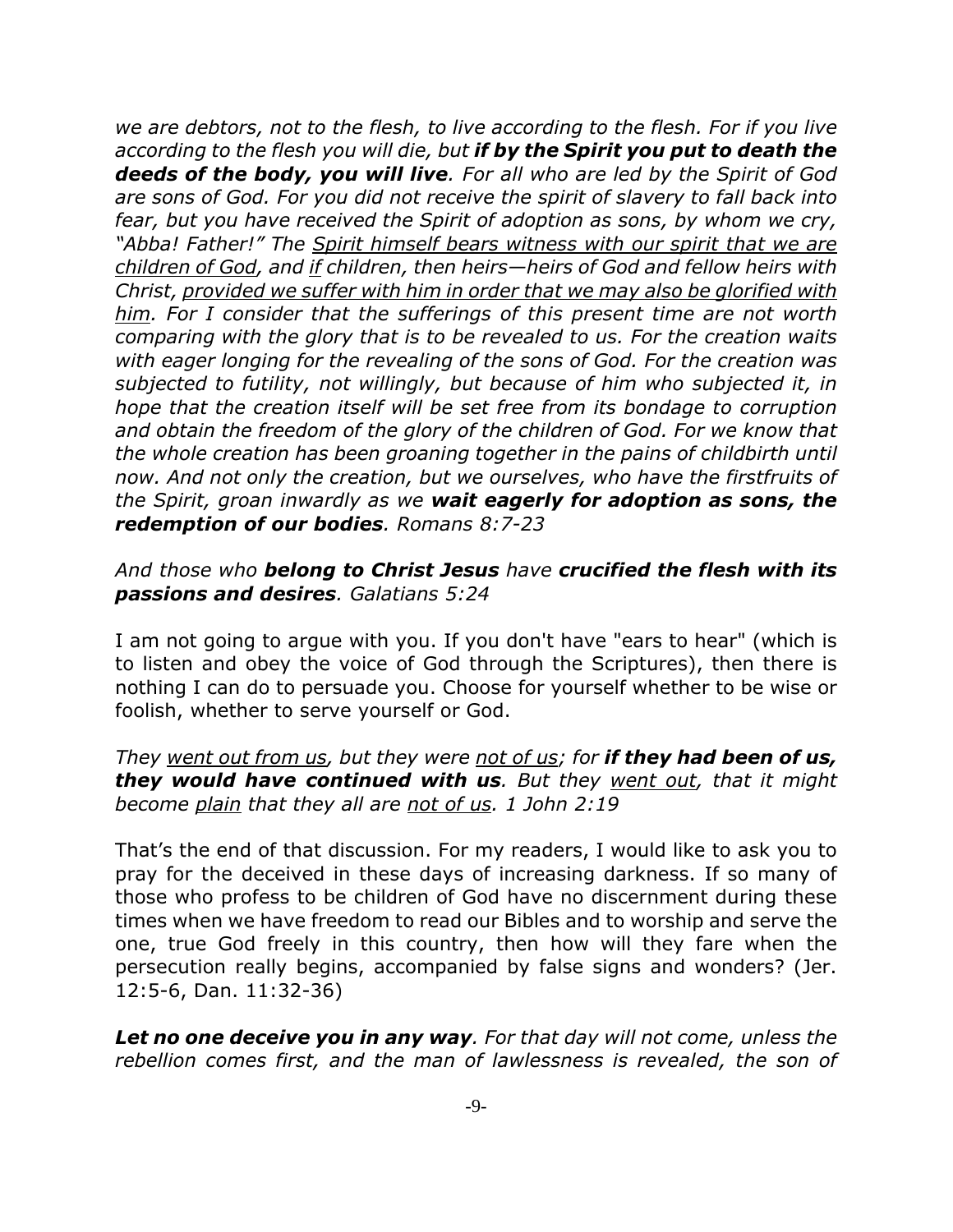*destruction, who opposes and exalts himself against every so-called god or object of worship, so that he takes his seat in the temple of God, proclaiming himself to be God. Do you not remember that when I was still with you I told you these things? And you know what is restraining him now so that he may be revealed in his time. For the mystery of lawlessness is already at work. Only he who now restrains it will do so until he is out of the way. And then the lawless one will be revealed, whom the Lord Jesus will kill with the breath of his mouth and bring to nothing by the appearance of his coming. The coming of the lawless one is by the activity of Satan with all power and false signs and wonders, and with all wicked deception for those who are perishing, because they refused to love the truth and so be saved. Therefore God sends them a strong delusion, so that they may believe what is false, in order that all may be condemned who did not believe the truth but had pleasure in unrighteousness. 2 Thessalonians 2:3-12*

*And Jesus answered them, "See that no one leads you astray. For many will come in my name, saying, 'I am the Christ,' and they will lead many astray. And you will hear of wars and rumors of wars. See that you are not alarmed, for this must take place, but the end is not yet. For nation will rise against nation, and kingdom against kingdom, and there will be famines and earthquakes in various places. All these are but the beginning of the birth pains. Then they will deliver you up to tribulation and put you to death, and you will be hated by all nations for my name's sake. And then many will fall away and betray one another and hate one another. And many false prophets will arise and lead many astray. And because lawlessness will be increased, the love of many will grow cold. But the one who endures to the end will be saved. Matthew 24:4-13*

*For then there will be great tribulation, such as has not been from the beginning of the world until now, no, and never will be. And if those days had not been cut short, no human being would be saved. But for the sake of the elect those days will be cut short. Then if anyone says to you, 'Look, here is the Christ!' or 'There he is!' do not believe it. For false christs and false prophets will arise and perform great signs and wonders, so as to lead astray, if possible, even the elect. See, I have told you beforehand. So, if they say to you, 'Look, he is in the wilderness,' do not go out. If they say, 'Look, he is in the inner rooms,' do not believe it. For as the lightning comes from the east and shines as far as the west, so will be the coming of the Son of Man. Matthew 24:21-27*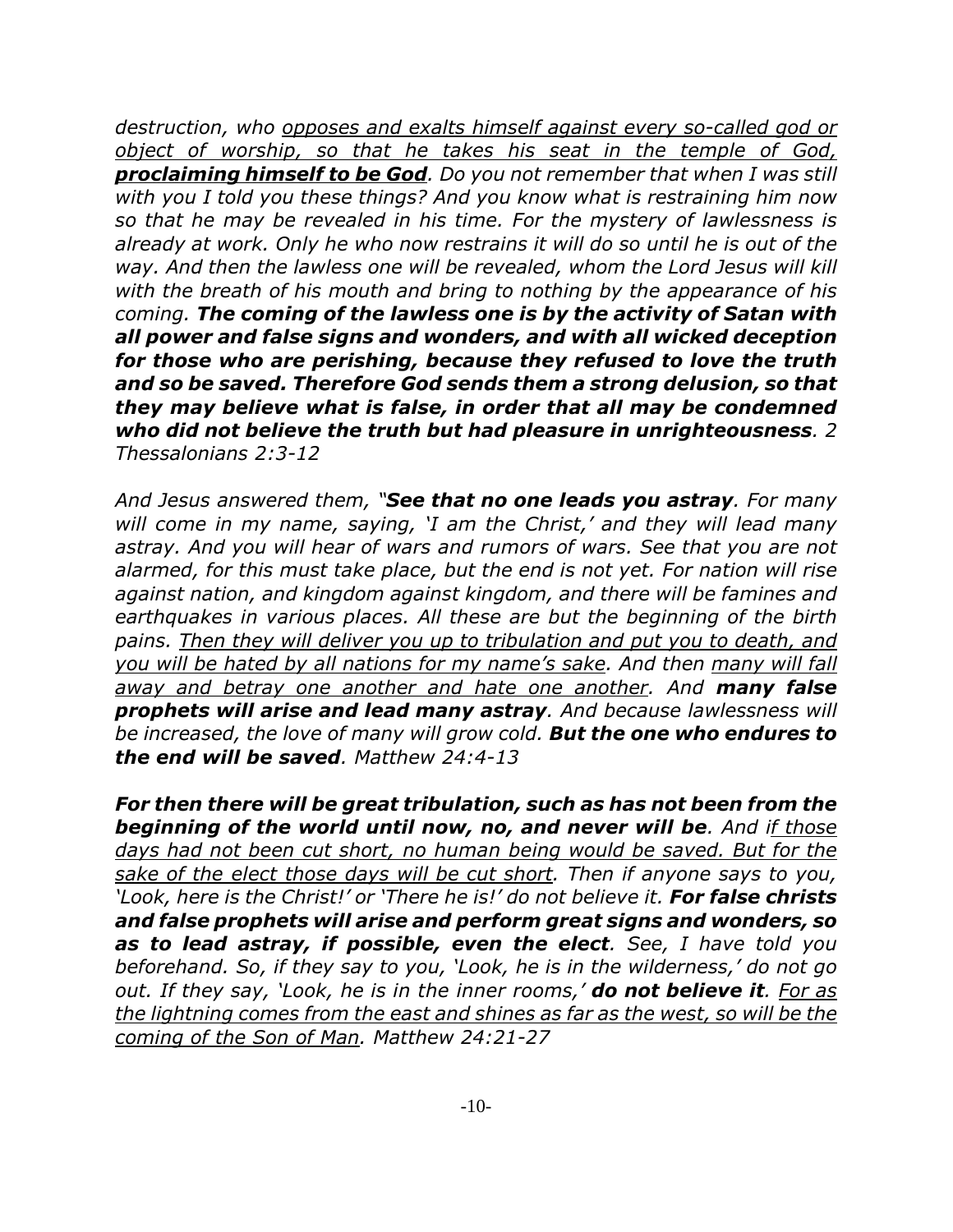*One of its heads seemed to have a mortal wound, but its mortal wound was healed, and the whole earth marveled as they followed the beast. And they worshiped the dragon, for he had given his authority to the beast, and they worshiped the beast, saying, "Who is like the beast, and who can fight against it?" And the beast was given a mouth uttering haughty and blasphemous words, and it was allowed to exercise authority for forty-two months. It opened its mouth to utter blasphemies against God, blaspheming his name and his dwelling, that is, those who dwell in heaven. Also it was allowed to make war on the saints and to conquer them. And authority was given it over every tribe and people and language and nation, and all who dwell on earth will worship it, everyone whose name has not been written before the foundation of the world in the book of life of the Lamb who was slain. If anyone has an ear, let him hear: If anyone is to be taken captive, to captivity he goes; if anyone is to be slain with the sword, with the sword must he be slain. Here is a call for the endurance and faith of the saints. Then I saw another beast rising out of the earth. It had two horns like a lamb and it spoke like a dragon. It exercises all the authority of the first beast in its presence, and makes the earth and its inhabitants worship the first beast, whose mortal wound was healed. It performs great signs, even making fire come down from heaven to earth in front of people, and by the signs that it is allowed to work in the presence of the beast it deceives those who dwell on earth, telling them to make an image for the beast that was wounded by the sword and yet lived. And it was allowed to give breath to the image of the beast, so that the image of the beast might even speak and might cause those who would not worship the image of the beast to be slain. Also it causes all, both small and great, both rich and poor, both free and slave, to be marked on the right hand or the forehead, so that no one can buy or sell unless he has the mark, that is, the name of the beast or the number of its name. Revelation 13:3-17* 

For anyone who doesn't know this and is alive on earth when these things occur, the mark (imprint) of the beast (who wants to BE God, remember) is an imitation of God sealing His people with the Holy Spirit. Don't become an official child of Satan by taking the mark! (Rev. 3:12, Rev. 14:1, Matt. 10:39) We are transformed into the nature of which one we belong to and obey, and will go to live with our "father" in the Lake of Fire or with our **Father** in the new heavens and earth for eternity. (John 8:44, 1John 3:1-10, John 1:12-13, 1John 2:15-17, Rom. 6:16-23, Rom. 12:2, Rom. 8:16-17, Rom. 8:29, 2Cor. 3:18, Eph. 4:24, Rev. 21:3, Rev. 21:7-8, John 14:1-3, 2Pet. 1:3-11)